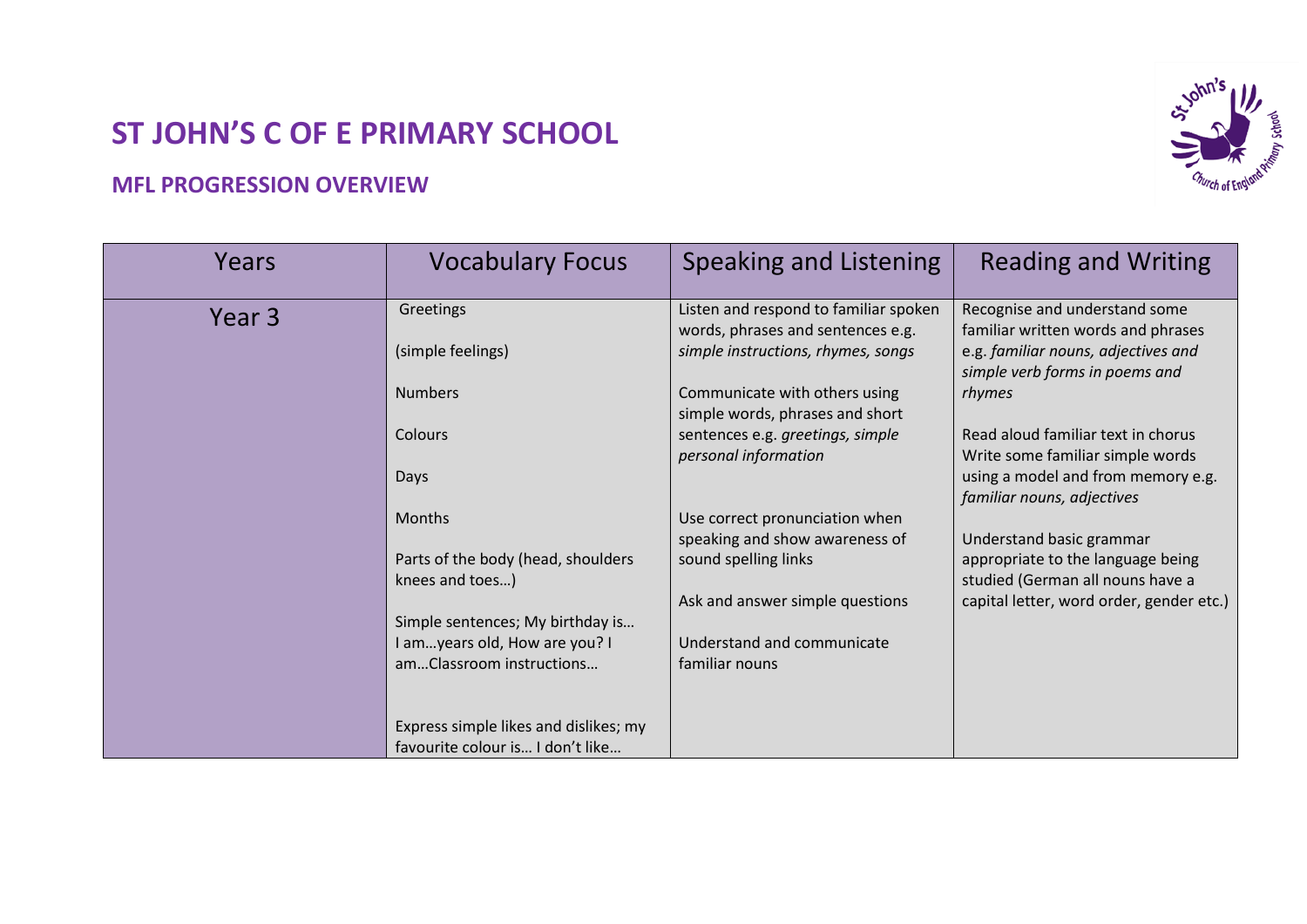| Year 4            | Family                             | Listen for specific words and phrases  | Read and understand familiar written      |
|-------------------|------------------------------------|----------------------------------------|-------------------------------------------|
|                   |                                    | e.g. in instructions and other spoken  | words, phrases and short text made        |
|                   | Pets                               | sources such as songs stories, poems   | of simple sentences e.g. in familiar      |
|                   |                                    |                                        | stories, character descriptions, poems    |
|                   | (Who do you live with? Description | Communicate by asking and              | and rhymes                                |
|                   | of amount)                         | answering a wider range of questions   |                                           |
|                   |                                    | and presenting short pieces of         | Read a wider range of words, phrases      |
|                   | School pencil case                 | information                            | and sentences aloud                       |
|                   |                                    |                                        |                                           |
|                   | I have, who has? Can I have?       | Understand (where relevant):           | Follow text while listening and           |
|                   |                                    | feminine, masculine and neutral        | reading at the same time.                 |
|                   | Subjects                           | forms                                  |                                           |
|                   | School day                         |                                        | Write some familiar words, phrases        |
|                   |                                    |                                        | and simple sentences                      |
|                   | I like I don't like Who hason?     |                                        |                                           |
|                   |                                    |                                        | Apply phonic knowledge to support         |
|                   |                                    |                                        | reading, writing and pronunciation        |
|                   |                                    |                                        |                                           |
|                   |                                    |                                        | Understand basic grammar                  |
|                   |                                    |                                        | appropriate to the language being         |
|                   |                                    |                                        | studied                                   |
|                   | Hobbies                            |                                        | Listen attentively and understand         |
| Year <sub>5</sub> |                                    | Take part in short conversations using |                                           |
|                   |                                    | familiar structures and vocabulary     | more complex phrases and sentences        |
|                   | (On Mondays I like to go swimming  | and present information to others      | e.g. in instruction, directions and other |
|                   | with my mum)                       |                                        | spoken sources such as songs stories,     |
|                   |                                    | Understand and express simple          | poems                                     |
|                   | Weather                            | opinions                               |                                           |
|                   |                                    |                                        | Read a variety of short simple texts in   |
|                   | Countries                          | Focus on correct pronunciation and     | different formats and in different        |
|                   |                                    | intonation, using tone of voice and    | contexts e.g. stories, poems, texts       |
|                   | Weather reports                    | gesture to convey meaning              | from the internet, nonfiction texts,      |
|                   |                                    |                                        | emails from a partner school              |
|                   | Clothes                            |                                        |                                           |